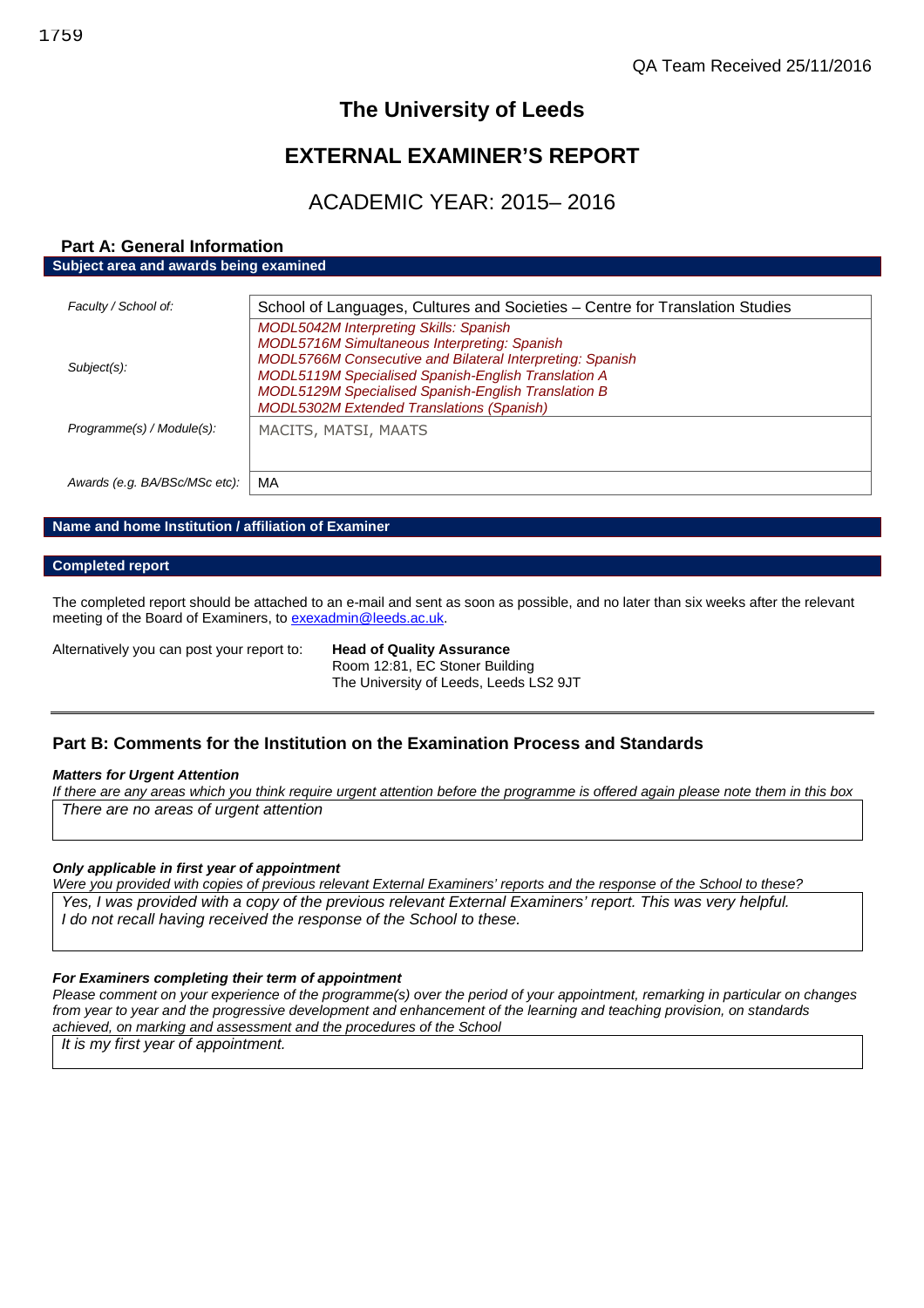- **1. Please indicate the extent to which the programme Aims and Intended Learning Outcomes (ILOs) were commensurate with the level of the award**
	- *The appropriateness of the Intended Learning Outcomes for the programme(s)/modules and of the structure and content of the programme(s);*
	- *The extent to which standards are appropriate for the award or award element under consideration.*

In my opinion, the programme Aims and Intended Learning Outcomes for both the translation and the interpreting programmes are in consonance with the level of the awards under consideration. The Aims and Learning Outcomes are clearly phrased and reflect accurately the demands and expectations of the translation and interpreting markets as well as the level required for a recently-qualified translator or interpreter.

I have been impressed with the range and content of modules offered in the programme and which I have scrutinised. The core modules cover the main skills and knowledge required by junior translators and interpreters and are complemented by a wide variety of option modules aiming to develop students' expertise and hone more specific and specialised skills.

## **2. Did the Aims and ILOs meet the expectations of the national subject benchmark (where relevant)?**

 *The comparability of the programme(s) with similar programme(s) at other institutions and against national benchmarks and the Framework for Higher Education Qualifications.*

Based on my experience working for several universities which offer similar programmes, I believe both the Aims and Intended Learning Outcomes for the modules I have scrutinised are in line with those in peer institutions and national benchmarks.

## **3. Please comment on the assessment methods and the appropriateness of these to the ILOs**

 *The design and structure of the assessment methods, and the arrangements for the marking of modules and the classification of awards;*

*The quality of teaching, learning and assessment methods that may be indicated by student performance.*

The design and structure of the assessment methods are appropriate to measure the ILOs.

I was impressed by the assessment criteria grid for all the modules under scrutiny. I particularly praise: 1) that each assessment criteria is broken done in bullet points highlighting the aspects included in each criteria and 2) that each band (i.e. very good, good, pass, poor, very poor) also has a description depending on each specific criteria. This increases the transparency of the marking process and is a valuable and effective instrument for tutors to be able to award an accurate final mark. The grids are also very helpful for students; they can clearly see the areas of improvement for each criterion.

The marks were consistent across the whole cohort in each module and the feedback provided by the markers was generally detailed and constructive, so I was happy to see that. Students' overall performance was satisfactory, with some students achieving excellent marks, which is an indication of the quality of the teaching and of students achieving of the ILOs.

## **4. Were students given adequate opportunity to demonstrate their achievement of the Aims and ILOs?**

- *The academic standards demonstrated by the students and, where possible, their performance in relation to students on comparable courses;*
	- *The strengths and weaknesses of the students as a cohort.*

Yes, students were given the opportunity to demonstrate their achievement of the Aims and ILOs. The topics covered by both the translation and interpreting tasks were relevant and very current. The level of difficulty reflected the ILOs and the assessment instruments and tasks used were appropriated to measure achievement of the Aims and ILOs for each module that I scrutinised.

Students' performance was satisfactory and was in line with those of students on similar courses in other institutions. The cohort included students of various abilities, with some students achieving excellent marks, and a few others obtaining a bare passed. Very few students failed the modules that I scrutinised, and most students passed the modules comfortably. Those students who failed where provided the opportunity to do a resit and most of them passed the exam/piece of assessment in question.

### **5. For Examiners responsible for programmes that include clinical practice components, please comment on the learning and assessment of practice components of the curriculum** N/A

## **6. Please comment on the nature and effectiveness of enhancements to the programme(s) and modules since the previous year**

*It would be particularly helpful if you could also identify areas of good practice which are worthy of wider dissemination.* It is my first year of appointment.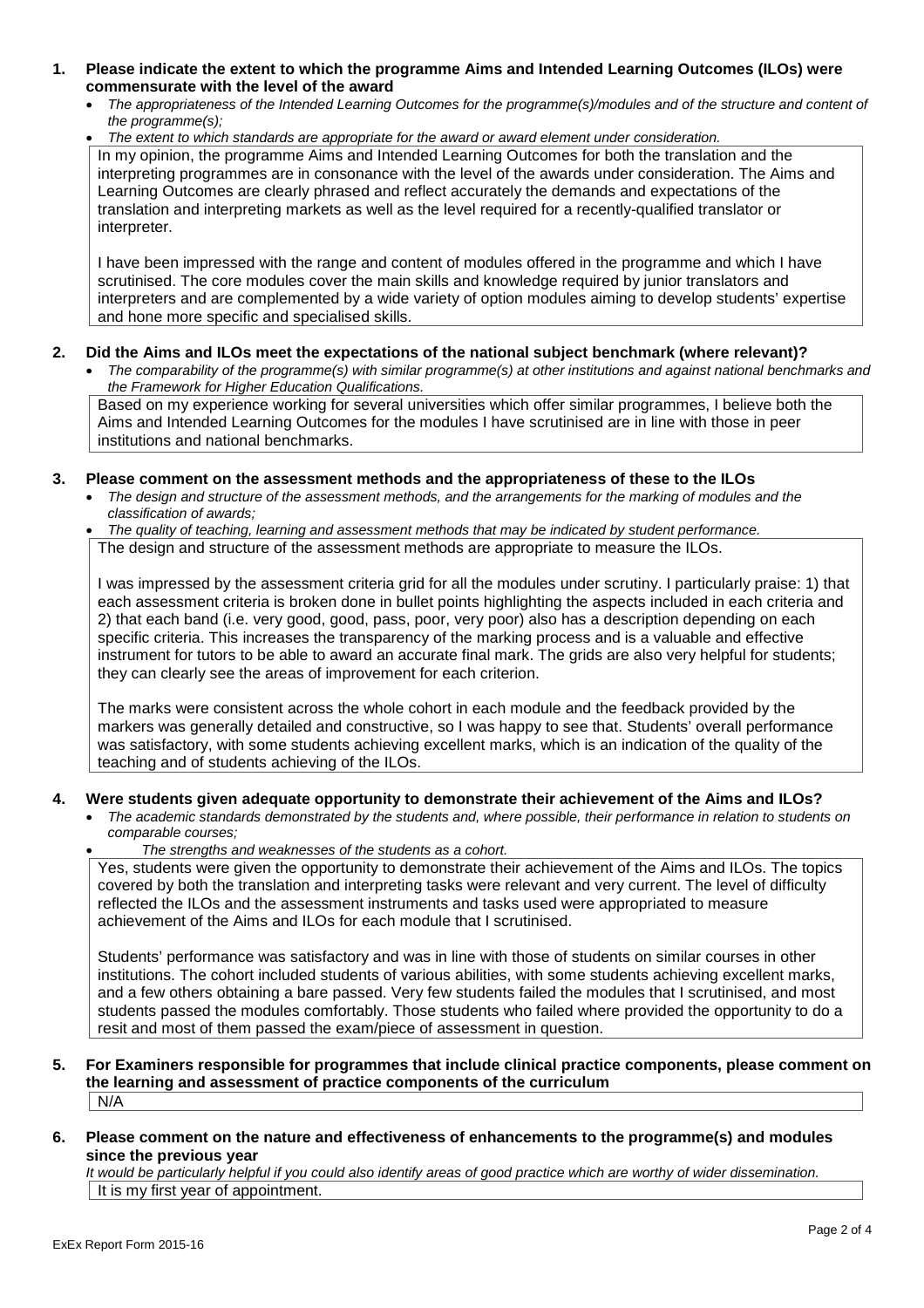**7. Please comment on the influence of research on the curriculum and learning and teaching**

*This may include examples of curriculum design informed by current research in the subject; practice informed by research; students undertaking research.*

My main area of research is translation pedagogy and, based on my own research, I would say the curriculum design is in line with the current research on this area.

**8. Where the programme forms part of an Integrated PhD, please comment on the appropriateness of the programme as training for a PhD**

I am not involved in PhD programme.

#### **For Examiners involved in mentoring arrangements**

**9. If you have acted as a mentor to a new External Examiner or have received mentor support please comment here on the arrangements**

N/A

#### **The Examination/Assessment Process**

**10. The University and its Schools provide guidance for External Examiners as to their roles, powers and responsibilities. Please indicate whether this material was sufficient for you to act effectively as an External Examiner.**

*Whether External Examiners have sufficient access to the material needed to make the required judgements and whether they are encouraged to request additional information.*

*The material I was provided with was sufficient for me to act effectively as an External Examiner. Since the very beginning, I have been very well informed by the whole team on the modules and marks for scrutiny. I have always received very detailed documentation and information for every module that I have examined. All the team members I have been in touch with have been very helpful and have always answered my queries in a very prompt manner. In the vast majority of cases, the materials have been given to me well in advanced and they were very complete and contained clear instructions on how to proceed. In the case of the Extended Translations, I was provided with a very comprehensive and representative sample, as well as the marking criteria. While a good number of the Extended Translations had comments from both markers, some of samples which were provided in electronic format only contained the feedback sheet but no in-text comments. This made the scrutinising process slightly more difficult and time consuming for me. However, my queries were answered swiftly and the team offered to send these pieces in hard copy by post so that I could have a look at the marker's notes and on the actual scripts. I was assured that next year fully marked projects will be sent to me either in hard copy or electronically.*

*The video recordings of student's performance were particularly good since it gave me the opportunity to see student's body language during their performance, which is key for interpreting. In fact, some of the comments made by markers were related to body language, therefore it was very helpful to be able to see that in the video (rather than just an audio recording). However, accessing the server was not always very easy. Sometimes the video recordings kept stopping and buffering to the point that sometimes I had to play the video 10-15 times, which was quite frustrating and time consuming at my end. I do not know if it was my Internet connection or the server, but this happened with all the videos that I played in April. This being said, the video for the August resit I scrutinised in October worked fine.*

### **11. Did you receive appropriate documentation relating to the programmes and/or parts of programmes for which you have responsibility, e.g. programme specifications or module handbooks, marking criteria?**

*The coherence of the policies and procedures relating to External Examiners and whether they match the explicit roles they are asked to perform.*

As indicated in section 10, I have always been very well informed by the whole team and have received appropriate documentation for the modules under scrutiny. For each module, I have been provided with the marking criteria, the corresponding ST or recordings plus students' work and instructions about the specific sample. For the future, it would be helpful to receive a module overview or module report when the material and marks are sent to me for scrutiny. I am aware that the information about each module is available online, but it would be very helpful to also have this information sent in a Word document together with the rest of the materials.

#### **12. Were you provided with all draft examination papers/assessments? Was the nature and level of the questions appropriate? If not, were suitable arrangements made to consider your comments?**

I was provided with the final version of the papers for both translation and interpreting modules when all relevant materials were sent to me for scrutiny. For the interpreting modules, speeches are delivered "live" and, therefore I was provided with the recordings at the same time as I received the rest of the material.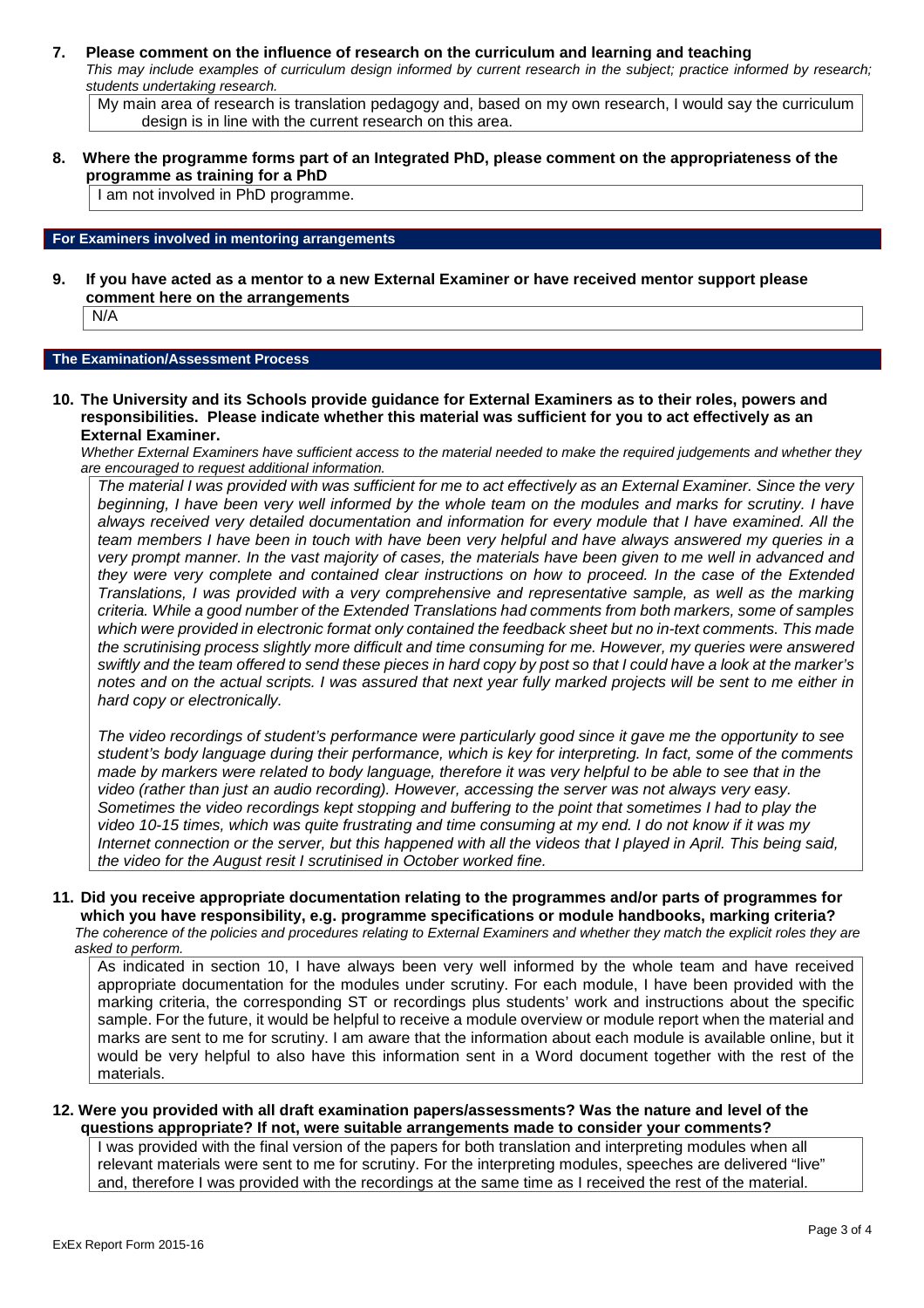### **13. Was sufficient assessed / examined work made available to enable you to have confidence in your evaluation of the standard of student work? Were the scripts clearly marked/annotated?**

Yes, I received a good range of samples which were sufficient and representative to evaluate students' work and performance with confidence. Scripts were clearly marked and the feedback provided by the markers was generally detailed. The feedback provided was always constructive and highlighted in a positive way some areas for improvement for future assignments.

I believe that online marking would be useful for consideration, since annotations in scripts would be clearer and more easily available for students.

**14. Was the choice of subjects for dissertations appropriate? Was the method and standard of assessment appropriate?**

N/A

**15. Were the administrative arrangements satisfactory for the whole process, including the operation of the Board of Examiners? Were you able to attend the meeting? Were you satisfied with the recommendations of the Board?**

Yes, all the administrative arrangements were satisfactory for the whole process. I was able to attend the Board and was satisfied with the recommendations made by the Chair.

### **16. Were appropriate procedures in place to give due consideration to mitigating circumstances and medical evidence?**

Yes

## **Other comments**

## **Please use this box if you wish to make any further comments not covered elsewhere on the form**

The topics for all interpreting modules were topical and challenging and the marking was transparent and fair across the whole cohort. The feedback provided was detailed and constructive - I particularly liked the way the feedback was provided, with one column in the Excel sheet focusing on "Keep doing" and another column focusing on "Work on". I think this is a positive and encouraging way to provide feedback and it also clearly point out areas for improvement from student's perspective.

As for the translation modules, the topics for both the take-home test and the timed translation were relevant and the level of difficulty was appropriate. The range of marks obtained by students showed good performances overall, some of them particularly good, with some students achieving a mark in the mid-70s and 80 for one individual piece of assessment, which reflects not only students' capabilities but also the quality of teaching. In my opinion, marks were consistent and fair within the whole cohort. Perhaps some marks in the low 60s and high 50s were slightly generous based on the marking criteria. In any case, all marks were consistent across the whole cohort and the feedback clearly highlighted the strengths and the areas for improvement.

As for the Extended Translation, I had a look at both resits from the previous academic year and also a very representative sample of the 2015/2016 cohort. I was particularly impressed by the feedback provided for some of the into English translations. The detailed breakdown of illustrative examples of problems is really helpful from students' perspective. This type of structure and breakdown in terms of feedback should be considered as a model of good practice for all language combinations. I was also very impressed by the feedback sheet, particularly the comprehensive breakdown of each criterion taken into account, which makes the marking process more transparent and provides students with a very clear overview of their performance in terms of every aspect. Perhaps the categories at the top (i.e. Very good, good, weak, very week) should also include the specific % range (+70%, 60-69%, etc.).

While the marking criteria were followed by the markers and comprehensive and constructive feedback was provided to students in most cases, in some cases there were no comments from the second-marker. It was evident that all projects were second-marked, since the name of the markers were provided on the template. However, I suggest all feedback templates include some feedback from both makers (even if it is only a short sentence) to make the marking process more transparent.

As for the commentary, I believe 1600 words does not leave much space for critical reflection, perhaps increasing the word count to 2000 words would allow for more detailed reflections on the part of the students.